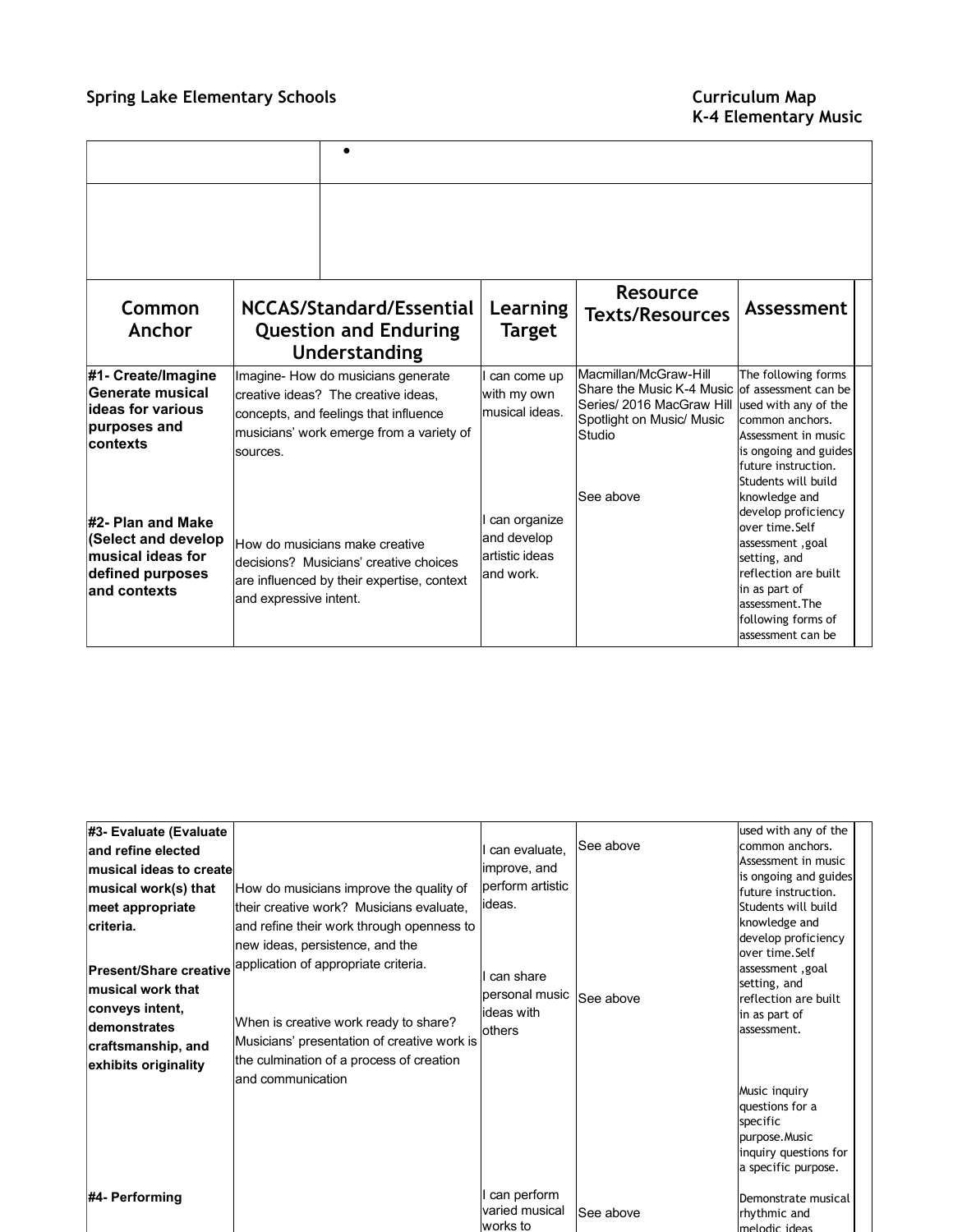|--|

| #5- Rehearse, Evaluate<br>and Refine (Evaluate<br>and refine personal<br>and ensemble<br>performances,<br>individually or in<br>collaboration with<br>others)              | works inform performance? Analyzing<br>creators' context and how they manipulate<br>elements of music provides insight to their<br>intent and informs performance.<br>Interpret- How do performers interpret<br>musical works? Performers make<br>interpretive decisions based on their<br>understanding of context and expressive<br>lintent.<br>How do musicians improve the quality of<br>their performance? To express their<br>musical ideas, musicians analyze,<br>evaluate, and refine their performance<br>over time through openness to new ideas,<br>persistence, and the application of<br>appropriate criteria. | can show I<br>understand<br>musical<br>concepts<br>through<br>performance.<br>can evaluate<br>improve my<br>performance. | See above<br>Appropriate<br>manipulatives<br>Scarves, instruments,<br>Beanbags, puppets,<br>and rehearse to Parachute, elastibands,<br>Iribbons. | Demonstrate musical<br>understanding by<br>creating.<br>Demonstrate musical<br>understanding by<br>creating.<br>Group<br>presentationGroup<br>presentation<br>Group projectGroup<br>project<br>Daily<br>ParticipationDaily<br>Participation |
|----------------------------------------------------------------------------------------------------------------------------------------------------------------------------|-----------------------------------------------------------------------------------------------------------------------------------------------------------------------------------------------------------------------------------------------------------------------------------------------------------------------------------------------------------------------------------------------------------------------------------------------------------------------------------------------------------------------------------------------------------------------------------------------------------------------------|--------------------------------------------------------------------------------------------------------------------------|--------------------------------------------------------------------------------------------------------------------------------------------------|---------------------------------------------------------------------------------------------------------------------------------------------------------------------------------------------------------------------------------------------|
| #6- Present (Perform<br>expressively, with<br>appropriate<br>interpretation and<br>technical accuracy,<br>land in a manner<br>appropriate to the<br>laudience and context. | Convey- Musicians judge performance<br>based on criteria that vary across time,<br>place, and cultures. The context and how<br>a work is presented influence the<br>audience response.                                                                                                                                                                                                                                                                                                                                                                                                                                      | can<br>communicate<br>the meaning of<br>a piece through<br>my<br>performance.                                            | See above                                                                                                                                        |                                                                                                                                                                                                                                             |

| #7- Responding<br>(Choose music<br>appropriate for a<br>specific purpose or<br>context) | Select - How do individuals choose music<br>to experience? Individuals' selection of | Il can select<br>music for a<br>specific purpose<br>land describe<br>how the musical<br>concepts fit that<br>purpose. |  |
|-----------------------------------------------------------------------------------------|--------------------------------------------------------------------------------------|-----------------------------------------------------------------------------------------------------------------------|--|
|                                                                                         | musical works is influenced by their                                                 |                                                                                                                       |  |

interests, experiences, understandings,